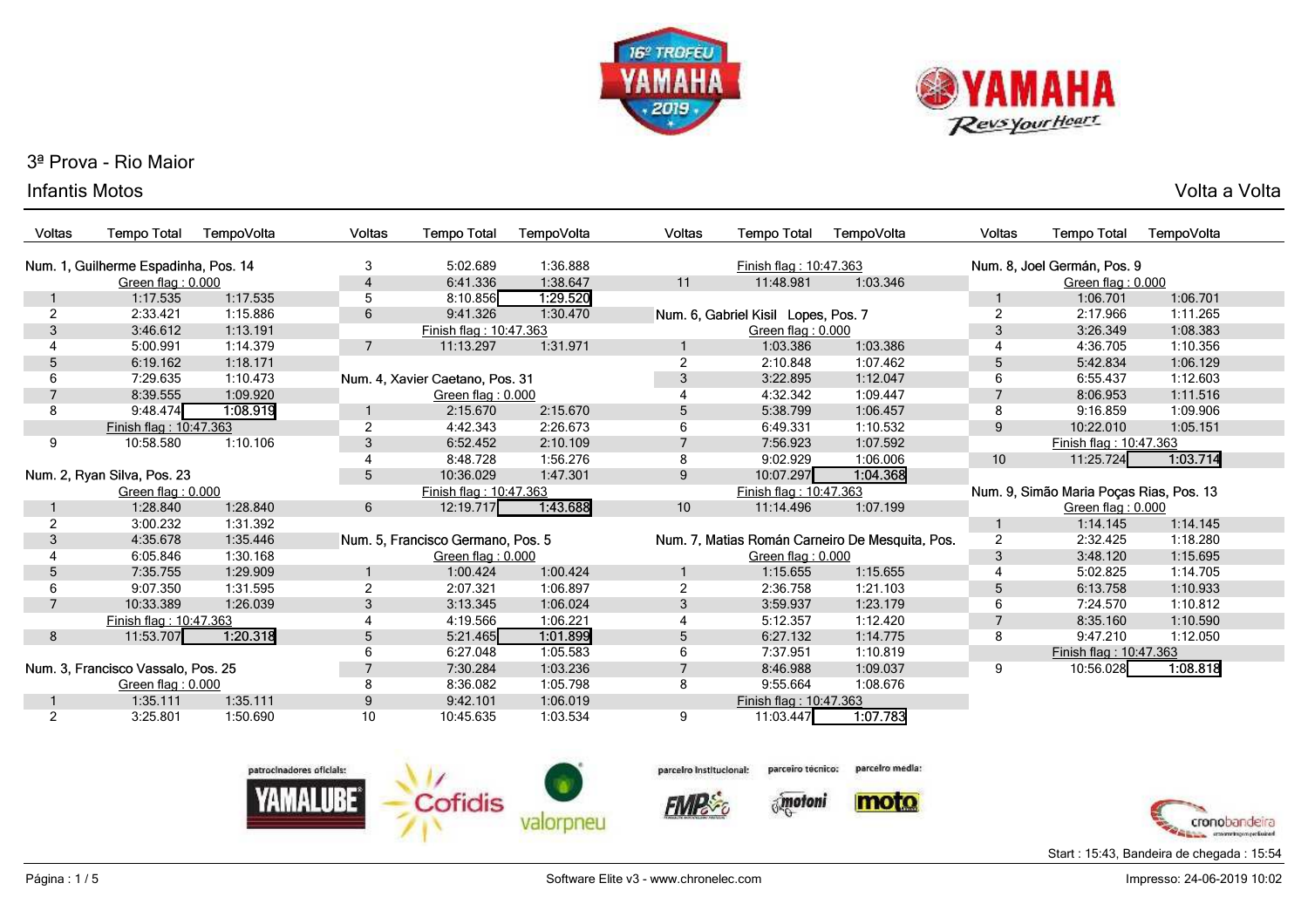



#### Infantis Motoss and the voltage of the voltage of the voltage of the voltage of the voltage of  $\mathsf{Volta}\xspace$  a Voltage of the voltage of  $\mathsf{Volta}\xspace$

| Voltas                               | <b>Tempo Total</b>                  | TempoVolta | <b>Voltas</b>            | <b>Tempo Total</b>                  | TempoVolta | <b>Voltas</b>           | <b>Tempo Total</b>                    | TempoVolta                                 | Voltas         | <b>Tempo Total</b>     | TempoVolta                                      |
|--------------------------------------|-------------------------------------|------------|--------------------------|-------------------------------------|------------|-------------------------|---------------------------------------|--------------------------------------------|----------------|------------------------|-------------------------------------------------|
|                                      | Num. 10, Guilherme Passanha, Pos. 6 |            |                          | Num. 14, João Lérias, Pos. 12       |            | 1                       | 1:34.254                              | 1:34.254                                   | 3              | 4:21.532               | 1:19.882                                        |
|                                      | Green flag: 0.000                   |            |                          | Green flag: 0.000                   |            | $\overline{c}$          | 3:02.487                              | 1:28.233                                   | $\overline{4}$ | 5:37.317               | 1:15.785                                        |
|                                      | 58.529                              | 58.529     |                          | 1:03.979                            | 1:03.979   | 3                       | 4:41.072                              | 1:38.585                                   | 5              | 6:58.132               | 1:20.815                                        |
| 2                                    | 2:03.552                            | 1:05.023   | $\overline{2}$           | 2:16.085                            | 1:12.106   | $\overline{4}$          | 6:08.294                              | 1:27.222                                   | 6              | 8:24.645               | 1:26.513                                        |
| 3                                    | 3:11.942                            | 1:08.390   | 3                        | 3:24.765                            | 1:08.680   | 5                       | 7:38.470                              | 1:30.176                                   | $\overline{7}$ | 9:57.628               | 1:32.983                                        |
| 4                                    | 4:22.512                            | 1:10.570   | 4                        | 4:36.299                            | 1:11.534   | 6                       | 9:07.663                              | 1:29.193                                   |                | Finish flag: 10:47.363 |                                                 |
| 5                                    | 5:33.541                            | 1:11.029   | 5                        | 5:47.874                            | 1:11.575   | $\overline{7}$          | 10:29.219                             | 1:21.556                                   | 8              | 11:37.565              | 1:39.937                                        |
| 6                                    | 6:45.256                            | 1:11.715   | 6                        | 6:58.423                            | 1:10.549   |                         | Finish flag: 10:47.363                |                                            |                |                        |                                                 |
| $\overline{7}$                       | 7:50.978                            | 1:05.722   | $\overline{7}$           | 8:35.844                            | 1:37.421   | 8                       | 11:50.405                             | 1:21.186                                   |                |                        | Num. 20, Santiago Tavares Roberto Pereira, Pos. |
| 8                                    | 8:55.612                            | 1:04.634   | 8                        | 9:46.135                            | 1:10.291   |                         |                                       |                                            |                | Green flag: 0.000      |                                                 |
| 9                                    | 10:02.011                           | 1:06.399   |                          | Finish flag: 10:47.363              |            |                         | Num. 18, Gustavo Pitschieller, Pos. 2 |                                            |                | 1:06.417               | 1:06.417                                        |
|                                      | Finish flag: 10:47.363              |            | 9                        | 10:52.912                           | 1:06.777   |                         | Green flag: 0.000                     |                                            | $\overline{2}$ | 2:20.587               | 1:14.170                                        |
| 10                                   | 11:07.940                           | 1:05.929   |                          |                                     |            | $\mathbf{1}$            | 57.149                                | 57.149                                     | 3              | 3:34.372               | 1:13.785                                        |
|                                      |                                     |            |                          | Num. 15, Filipe Raposo, Pos. 10     |            | $\overline{2}$          | 2:01.208                              | 1:04.059                                   | 4              | 4:49.113               | 1:14.741                                        |
| Num. 13, Francisco Fernandes, Pos. 4 |                                     |            | Green flag: 0.000        |                                     | 3          | 3:05.840                | 1:04.632                              | $\sqrt{5}$                                 | 6:01.450       | 1:12.337               |                                                 |
|                                      | Green flag: 0.000                   |            |                          | 1:09.686                            | 1:09.686   | 4                       | 4:10.025                              | 1:04.185                                   | 6              | 7:06.741               | 1:05.291                                        |
|                                      | 59.586                              | 59.586     | $\overline{2}$           | 2:25.826                            | 1:16.140   | 5                       | 5:10.834                              | 1:00.809                                   | $\overline{7}$ | 8:15.529               | 1:08.788                                        |
| $\overline{2}$                       | 2:05.165                            | 1:05.579   | 3                        | 3:37.759                            | 1:11.933   | 6                       | 6:11.762                              | 1:00.928                                   | 8              | 9:23.297               | 1:07.768                                        |
| 3                                    | 3:12.620                            | 1:07.455   | 4                        | 4:50.553                            | 1:12.794   | $\overline{7}$          | 7:11.641                              | 59.879                                     | 9              | 10:29.504              | 1:06.207                                        |
| 4                                    | 4:17.621                            | 1:05.001   | 5                        | 5:59.476                            | 1:08.923   | 8                       | 8:15.043                              | 1:03.402                                   |                | Finish flag: 10:47.363 |                                                 |
| 5                                    | 5:20.172                            | 1:02.551   | 6                        | 7:04.049                            | 1.04.573   | 9                       | 9:13.596                              | 58.553                                     | 10             | 11:34.473              | 1:04.969                                        |
| 6                                    | 6:25.109                            | 1:04.937   | $\overline{7}$           | 8:11.907                            | 1:07.858   | 10                      | 10:14.699                             | 1:01.103                                   |                |                        |                                                 |
| $\overline{7}$                       | 7:26.659                            | 1:01.550   | 8                        | 9:18.611                            | 1:06.704   |                         | Finish flag: 10:47.363                |                                            |                |                        |                                                 |
| 8                                    | 8:28.753                            | 1:02.094   | 9                        | 10:25.379                           | 1:06.768   | 11                      | 11:15.413                             | 1:00.714                                   |                |                        |                                                 |
| $9\,$                                | 9:33.327                            | 1:04.574   |                          | Finish flag: 10:47.363              |            |                         |                                       |                                            |                |                        |                                                 |
| 10                                   | 10:34.267                           | 1:00.940   | 10                       | 11:33.751                           | 1:08.372   |                         |                                       | Num. 19, Samuel Antunes Rodrigues, Pos. 21 |                |                        |                                                 |
|                                      | Finish flag: 10:47.363              |            |                          |                                     |            |                         | Green flag: 0.000                     |                                            |                |                        |                                                 |
| 11                                   | 11:38.622                           | 1:04.355   |                          | Num. 16, Tomás Marchà Tomé, Pos. 22 |            |                         | 1:31.380                              | 1:31.380                                   |                |                        |                                                 |
|                                      |                                     |            |                          | Green flag: 0.000                   |            | $\overline{2}$          | 3:01.650                              | 1:30.270                                   |                |                        |                                                 |
|                                      |                                     |            |                          |                                     |            |                         |                                       |                                            |                |                        |                                                 |
|                                      |                                     |            | patrocinadores oficials: |                                     |            | parceiro institucional: | parceiro tecnico:                     | parcelro media:                            |                |                        |                                                 |
|                                      |                                     |            |                          | Cofidis                             |            |                         | motoni                                |                                            |                |                        |                                                 |
|                                      |                                     |            |                          |                                     |            |                         |                                       | moto                                       |                |                        |                                                 |
|                                      |                                     |            |                          |                                     |            |                         |                                       |                                            |                |                        | cronobandera<br>crossore tracers neclissicant   |



Start : 15:43, Bandeira de chegada : 15:54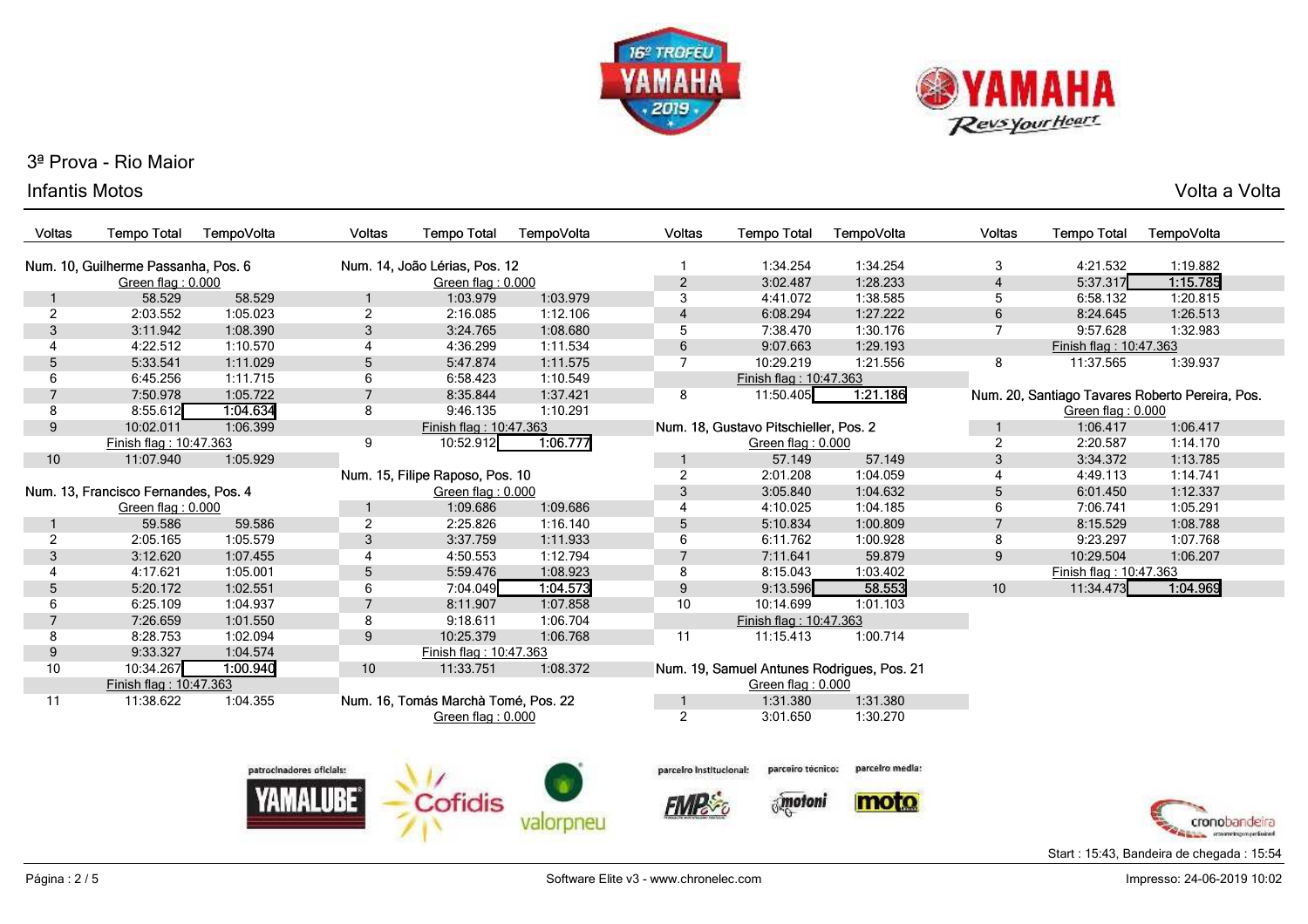



#### Infantis Motoss and the voltage of the voltage of the voltage of the voltage of the voltage of  $\mathsf{Volta}\xspace$  a Voltage of the voltage of  $\mathsf{Volta}\xspace$

| <b>Voltas</b>  | <b>Tempo Total</b>             | TempoVolta | <b>Voltas</b>  | <b>Tempo Total</b>            | TempoVolta                                    | <b>Voltas</b>  | <b>Tempo Total</b>                   | TempoVolta | <b>Voltas</b>  | <b>Tempo Total</b>             | TempoVolta |
|----------------|--------------------------------|------------|----------------|-------------------------------|-----------------------------------------------|----------------|--------------------------------------|------------|----------------|--------------------------------|------------|
|                | Num. 21, Tiago Cotrim, Pos. 3  |            |                |                               | Num. 23, Duarte Manuel Campos Ramalho, Pos. 2 | 3              | 3:31.091                             | 1:07.351   | 7              | 9:37.510                       | 1:22.258   |
|                | Green flag: 0.000              |            |                | Green flag: 0.000             |                                               | $\overline{4}$ | 4:40.215                             | 1:09.124   |                | Finish flag: 10:47.363         |            |
|                | 52.806                         | 52.806     | 1              | 1:14.186                      | 1:14.186                                      | 5              | 5:45.902                             | 1:05.687   | 8              | 10:57.520                      | 1:20.010   |
| $\overline{2}$ | 2:00.056                       | 1:07.250   | $\overline{2}$ | 2:35.707                      | 1.21.521                                      | 6              | 6:54.288                             | 1:08.386   |                |                                |            |
| 3              | 3:03.770                       | 1:03.714   | 3              | 4:00.536                      | 1:24.829                                      |                | 8:04.357                             | 1:10.069   |                | Num. 29, Luís Marques, Pos. 35 |            |
|                | 4:07.931                       | 1:04.161   |                | 5:24.784                      | 1:24.248                                      | 8              | 9:10.710                             | 1:06.353   |                | Green flag: 0.000              |            |
| 5              | 5:09.367                       | 1:01.436   | 5              | 6:54.774                      | 1:29.990                                      | 9              | 10:16.698                            | 1:05.988   |                | 1:01.030                       | 1:01.030   |
| 6              | 6:10.448                       | 1:01.081   | 6              | 8:26.779                      | 1:32.005                                      |                | Finish flag: 10:47.363               |            | $\overline{2}$ | 2:07.302                       | 1:06.272   |
|                | 7:10.576                       | 1:00.128   | $\overline{7}$ | 10:08.553                     | 1:41.774                                      | 10             | 11:21.721                            | 1:05.023   | 3              | 3:15.365                       | 1:08.063   |
| 8              | 8:12.515                       | 1:01.939   |                | Finish flag: 10:47.363        |                                               |                |                                      |            |                | 4:21.441                       | 1:06.076   |
| 9              | 9:12.996                       | 1:00.481   | 8              | 11:35.814                     | 1:27.261                                      |                | Num. 27, Salvador Trindade, Pos. 24  |            | 5              | 5:25.325                       | 1:03.884   |
| 10             | 10:16.650                      | 1:03.654   |                |                               |                                               |                | Green flag: 0.000                    |            | 6              | 6:30.313                       | 1:04.988   |
|                | Finish flag: 10:47.363         |            |                | Num. 24, Bruno Silva, Pos. 16 |                                               |                | 1:35.172                             | 1:35.172   |                | 7:34.780                       | 1:04.467   |
| 11             | 11:16.535                      | 59.885     |                | Green flag: 0.000             |                                               | $\overline{2}$ | 3:10.247                             | 1:35.075   | 8              | 8:37.665                       | 1:02.885   |
|                |                                |            | 1              | 1:12.555                      | 1:12.555                                      | 3              | 4:45.578                             | 1:35.331   | 9              | 9:42.814                       | 1:05.149   |
|                | Num. 22, Leonardo Gaio, Pos. 1 |            | 2              | 2:30.235                      | 1:17.680                                      |                | 6:28.661                             | 1:43.083   | 10             | 10:43.131                      | 1:00.317   |
|                | Green flag: 0.000              |            | 3              | 3:44.195                      | 1:13.960                                      | 5              | 7:59.808                             | 1:31.147   |                | Finish flag: 10:47.363         |            |
|                | 49.765                         | 49.765     |                | 4:58.355                      | 1:14.160                                      | 6              | 9:33.568                             | 1:33.760   | 11             | 11:46.076                      | 1:02.945   |
| $\overline{2}$ | 1:48.519                       | 58.754     | 5              | 6:25.163                      | 1:26.808                                      |                | Finish flag: 10:47.363               |            |                |                                |            |
| 3              | 2:49.619                       | 1:01.100   | 6              | 7:37.344                      | 1:12.181                                      |                | 11:04.212                            | 1:30.644   |                |                                |            |
|                | 3:49.946                       | 1:00.327   |                | 8:53.260                      | 1:15.916                                      |                |                                      |            |                |                                |            |
| 5              | 4:50.273                       | 1:00.327   | 8              | 10:05.000                     | 1:11.740                                      |                | Num. 28, Guilherme Catarino, Pos. 18 |            |                |                                |            |
| 6              | 5:49.048                       | 58.775     |                | Finish flag: 10:47.363        |                                               |                | Green flag: 0.000                    |            |                |                                |            |
|                | 6:52.380                       | 1:03.332   | 9              | 11:14.952                     | 1:09.952                                      |                | 1:21.068                             | 1:21.068   |                |                                |            |
| 8              | 7:51.260                       | 58.880     |                |                               |                                               | $\overline{2}$ | 2:46.158                             | 1:25.090   |                |                                |            |
| 9              | 8:50.177                       | 58.917     |                | Num. 25, Miguel Ruivo, Pos. 8 |                                               | 3              | 4:09.038                             | 1:22.880   |                |                                |            |
| 10             | 9:49.223                       | 59.046     |                | Green flag: 0.000             |                                               |                | 5:27.567                             | 1.18.529   |                |                                |            |
|                | Finish flag: 10:47.363         |            |                | 1:02.891                      | 1:02.891                                      | 5              | 6:51.463                             | 1:23.896   |                |                                |            |
| 11             | 10:47.364                      | 58.141     | 2              | 2:23.740                      | 1:20.849                                      | 6              | 8:15.252                             | 1:23.789   |                |                                |            |



parceiro técnico: parceiro Institucional:

**FIMP** &



parcelro media:



**Strange conversements** Start : 15:43, Bandeira de chegada : 15:54

cronobandeira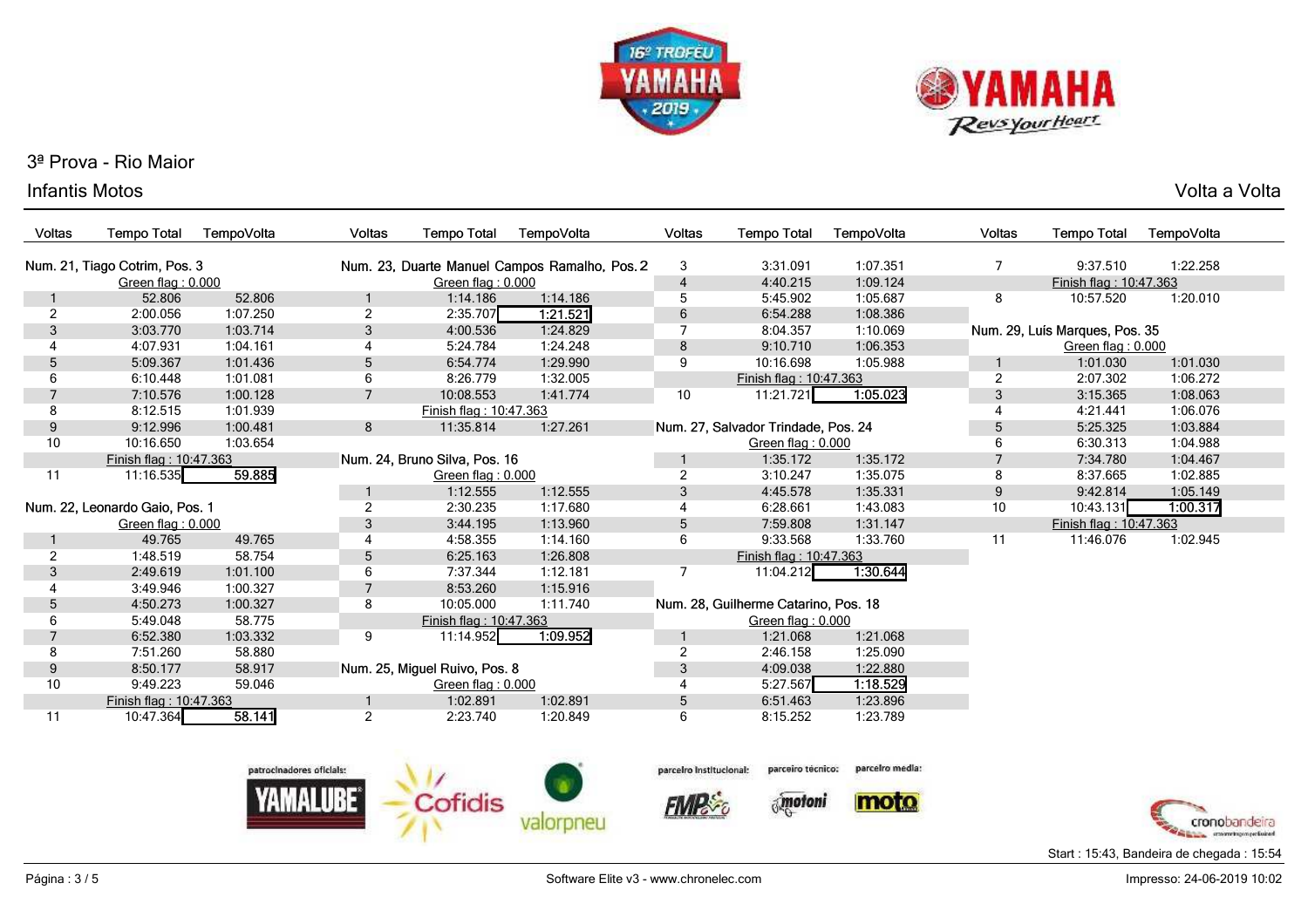



#### Infantis Motos

| 'olta a Volta<br>Volta |
|------------------------|
|                        |

| <b>Voltas</b>  | <b>Tempo Total</b>                        | TempoVolta | Voltas          | <b>Tempo Total</b>               | TempoVolta | Voltas         | <b>Tempo Total</b>                 | TempoVolta | Voltas         | <b>Tempo Total</b>                     | TempoVolta |
|----------------|-------------------------------------------|------------|-----------------|----------------------------------|------------|----------------|------------------------------------|------------|----------------|----------------------------------------|------------|
|                | Num. 30, Pedro Lobão, Pos. 19             |            | 5               | 8:33.181                         | 1:45.640   | 3              | 5:19.673                           | 1:41.668   |                | 11:49.101                              | 1:36.417   |
|                | Green flag: 0.000                         |            | 6               | 10:10.966                        | 1:37.785   | $\overline{4}$ | 6:54.881                           | 1:35.208   |                |                                        |            |
|                | 1:23.145                                  | 1:23.145   |                 | Finish flag: 10:47.363           |            | 5              | 8:23.372                           | 1:28.491   |                | Num. 40, Kyara Silva Monteiro, Pos. 33 |            |
| $\overline{2}$ | 2:46.466                                  | 1:23.321   | 7               | 11:38.589                        | 1:27.623   | 6              | 9:57.832                           | 1:34.460   |                | Green flag: 0.000                      |            |
| 3              | 4:11.795                                  | 1:25.329   |                 |                                  |            |                | Finish flag: 10:47.363             |            |                | 4:55.911                               | 4:55.911   |
|                | 5:32.249                                  | 1:20.454   |                 | Num. 34, Vicente Caeiro, Pos. 32 |            |                | 11:20.428                          | 1:22.596   | $\overline{2}$ | 10:03.570                              | 5:07.659   |
| 5              | 7:00.253                                  | 1:28.004   |                 | Green flag: 0.000                |            |                |                                    |            |                | Finish flag: 10:47.363                 |            |
| 6              | 8:24.616                                  | 1:24.363   |                 | 2:18.155                         | 2:18.155   |                | Num. 38, Duarte Marques, Pos. 17   |            | 3              | 14:40.509                              | 4:36.939   |
| $\overline{7}$ | 9:43.127                                  | 1:18.511   | $\overline{2}$  | 4:42.177                         | 2:24.022   |                | Green flag: 0.000                  |            |                |                                        |            |
|                | Finish flag: 10:47.363                    |            | 3               | 7:31.287                         | 2:49.110   |                | 1:18.964                           | 1:18.964   |                | Num. 85, Lara Rodrigues, Pos. 34       |            |
| 8              | 11:12.509                                 | 1:29.382   | $\overline{4}$  | 9:40.798                         | 2:09.511   | $\overline{2}$ | 2:37.933                           | 1:18.969   |                | Green flag: 0.000                      |            |
|                |                                           |            |                 | Finish flag: 10:47.363           |            | 3              | 3:54.825                           | 1:16.892   |                | 10:18.507                              | 10:18.507  |
|                | Num. 31, Mara Paiva, Pos. 29              |            | 5               | 11:49.312                        | 2:08.514   |                | 5:18.026                           | 1:23.201   |                | Finish flag: 10:47.363                 |            |
|                | Green flag: 0.000                         |            |                 |                                  |            | 5              | 6:48.324                           | 1:30.298   |                |                                        |            |
|                | 1:43.268                                  | 1:43.268   |                 | Num. 36, Rodrigo Cação, Pos. 30  |            | 6              | 8:01.063                           | 1:12.739   |                |                                        |            |
| 2              | 3:30.261                                  | 1:46.993   |                 | Green flag: 0.000                |            |                | 9:16.391                           | 1:15.328   |                |                                        |            |
| 3              | 5:07.175                                  | 1:36.914   |                 | 1:39.013                         | 1:39.013   | 8              | 10:30.104                          | 1:13.713   |                |                                        |            |
|                | 6:59.932                                  | 1:52.757   | $\overline{2}$  | 3:20.589                         | 1:41.576   |                | Finish flag: 10:47.363             |            |                |                                        |            |
| 5              | 8:44.220                                  | 1:44.288   | 3               | 4:58.422                         | 1:37.833   | 9              | 11:40.300                          | 1:10.196   |                |                                        |            |
| 6              | 10:43.676                                 | 1:59.456   | 4               | 6:56.796                         | 1:58.374   |                |                                    |            |                |                                        |            |
|                | Finish flag: 10:47.363                    |            | $5\phantom{.0}$ | 8:50.307                         | 1:53.511   |                | Num. 39, Gustavo Ferreira, Pos. 28 |            |                |                                        |            |
|                | 12:18.564                                 | 1:34.888   | 6               | 10:41.249                        | 1:50.942   |                | Green flag: 0.000                  |            |                |                                        |            |
|                |                                           |            |                 | Finish flag: 10:47.363           |            |                | 2:03.141                           | 2:03.141   |                |                                        |            |
|                | Num. 32, Dalila Baiao Nascimento, Pos. 27 |            |                 | 12:21.870                        | 1:40.621   | $\overline{2}$ | 3:35.581                           | 1:32.440   |                |                                        |            |
|                | Green flag: 0.000                         |            |                 |                                  |            | 3              | 5:08.461                           | 1:32.880   |                |                                        |            |
|                | 1:46.254                                  | 1:46.254   |                 | Num. 37, Tomás Hipólito, Pos. 26 |            |                | 7:03.689                           | 1:55.228   |                |                                        |            |
| $\overline{2}$ | 3:34.141                                  | 1:47.887   |                 | Green flag: 0.000                |            | 5              | 8:44.927                           | 1:41.238   |                |                                        |            |
| 3              | 5:07.283                                  | 1:33.142   |                 | 1:29.156                         | 1:29.156   | 6              | 10:12.684                          | 1:27.757   |                |                                        |            |
| 4              | 6:47.541                                  | 1:40.258   | $\overline{2}$  | 3:38.005                         | 2:08.849   |                | Finish flag: 10:47.363             |            |                |                                        |            |
|                |                                           |            |                 |                                  |            |                |                                    |            |                |                                        |            |





**FIMPS** 



 $\delta_{\rm s}$  motoni





Start : 15:43, Bandeira de chegada : 15:54